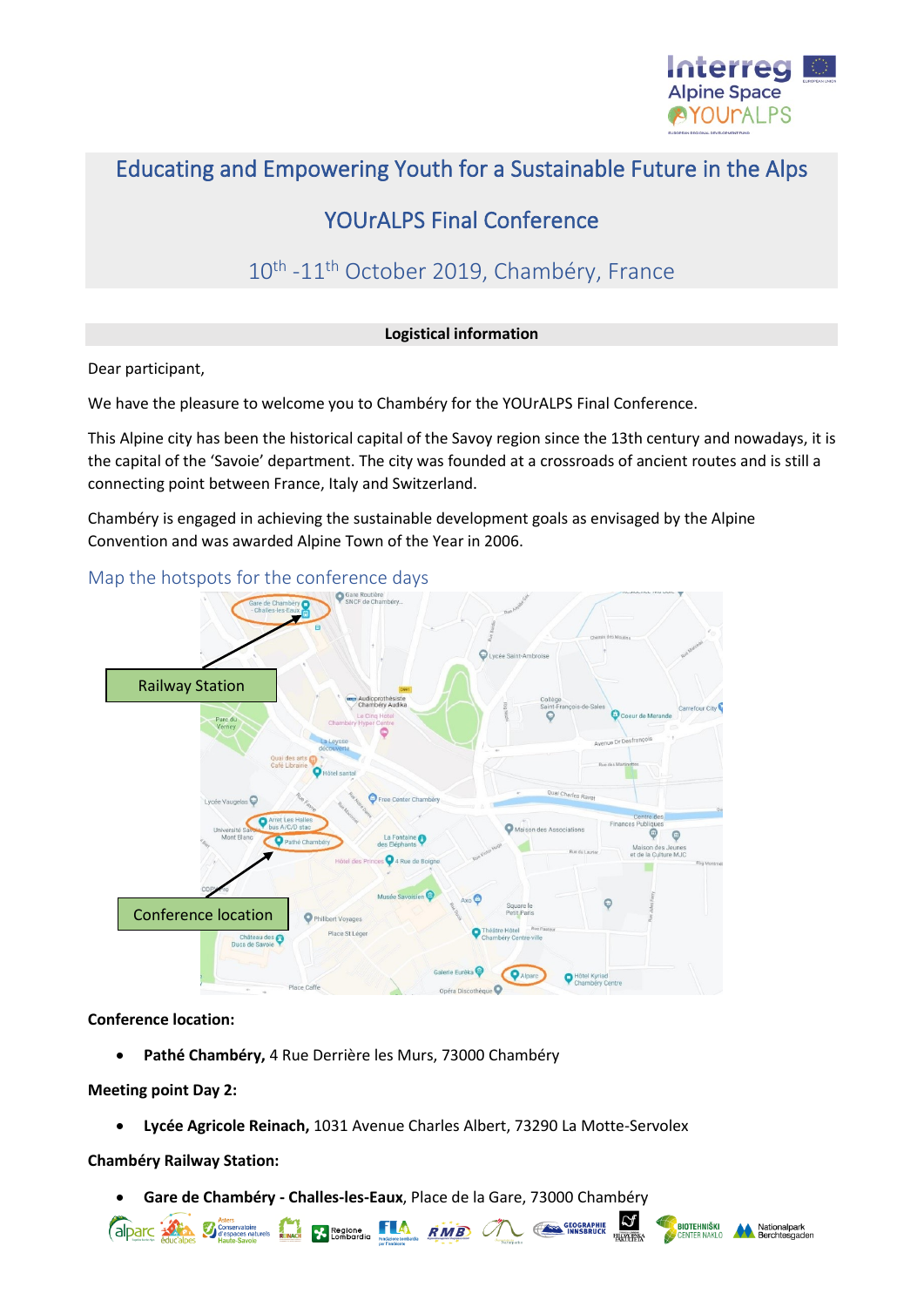

How to reach Chambéry Chambéry is reachable by train from:

**Italy:** <https://www.trenitalia.com/>

**Austria:** <https://www.oebb.at/en/>

**Germany:** <https://www.bahn.de/p/view/index.shtml>

**France:** <https://www.oui.sncf/>

**Switzerland:** <https://www.sbb.ch/en/home.html>

Consider also organising a carpool. We remind you that the YOUrALPS Final Conference is a green event that promotes sustainable mobility. Try to organise your journey so that it has the smallest carbon footprint possible! If you cannot avoid taking a plane or another polluting means of transportation, be sure to compensate for your CO2 emissions. Thank you for taking the environment into consideration.

## Accommodation

This is a list of four hotels that are located in a strategic position between the Chambéry railway station and Pathé Chambéry, where the conference will take place. Both the station and the conference location are reachable in less than a 15-minute walk from each hotel. The hotels are in the city centre, giving you the opportunity to enjoy the cultural heritage of Chambéry.

### Hôtel Mercure Chambéry Centre \*\*\*\*

**Where:** 183 Place de la Gare, 73000 Chambéry, France – 1 min walk from the railway station; 9 min walk from Pathé Chambéry

Website:<https://www.accorhotels.com/fr/hotel-1541-hotel-mercure-chambery-centre/index.shtml>

### Hotel Santal

**Where:** 3 Rue Doppet, 73000 Chambéry, France – 5 min walk from the railway station; 3 min walk from Pathé Chambéry

Website:<https://hotel-santal.business.site/>

### Hotel Kyriad Chambéry Centre

**Where:** 371 rue de la République, 73000 Chambéry, France – 16 min walk from the railway station; 12 min walk from Pathé Chambéry

Website:<http://www.kyriad-chambery-centre-curial.fr/>

### Théâtre Hôtel Chambéry

**Where:** 9 rue Denfert Rochereau, 73000 Chambéry, France – 12 min walk from the railway station; 9 min walk from Pathé Chambéry

Website:<http://www.theatrehotelchambery.com/>

### Hotel The Originals des Princes Chambéry

**Where:** 4 Rue de Boigne, 73000 Chambéry, France – 10 min walk from the railway station; 5 min walk from Pathé Chambéry

Website:<https://www.theoriginalshotels.com/hotels/des-princes-chambery>



**BIOTEHNIŠKI**<br>CENTER NAKLO